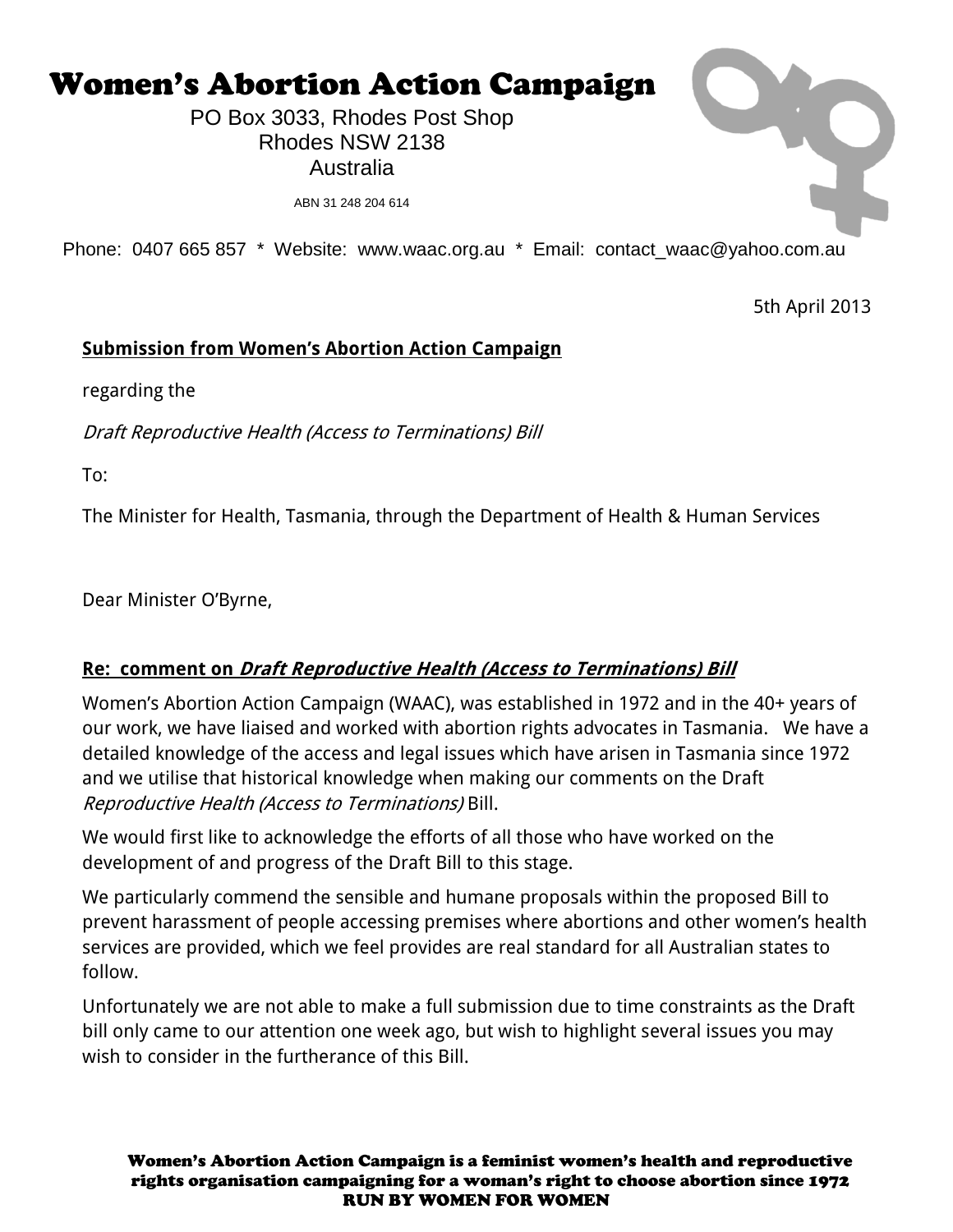#### **1) Termination of pregnancy explicitly allowable only by a "medical practitioner" – access issues will inevitably arise:**

WAAC is concerned that in several places in the proposed Bill, termination of pregnancy is explicitly allowable only by "a medical practitioner". There does not seem any apparent reason for this, especially in the light of Tasmanian women's experience across the 1970's and the 1980's wherein they found it difficult to access a termination due to the fact that the operation was then only provided by obstetric and gynaecology trained specialists.

We further find this prescription in the draft legislation to be at odds with the experience of our colleagues who established and managed the Women's Health Foundation clinic from 1991 to 2001 in Hobart. You may or may not be aware but there was considerable difficulty experienced by the Women's Health Foundation Clinic in finding medical practitioners located in Tasmania who were willing to be trained in how to perform the termination of pregnancy procedure.

The current context and reality is that there is a severe shortage in Australia of medical practitioners who, firstly, know how to perform an abortion and there is a current context wherein NO training is provided in any Australian medical school in regard to how to perform a termination of pregnancy operation.

If this legislation confines provision of the termination of pregnancy procedure, including using the abortifacient drug known as RU486 (Misoprostol and Mifepristone), then there may be, in effect, either be NO access to the procedure in parts of Tasmania OR Tasmania will remain reliant upon some medical practitioners flying in to Tasmania to provide the abortion operation.

This will potentially cause delays for Tasmanian women seeking either the termination of pregnancy operation or the use of the RU486 combination of drugs.

The shortage of appropriately trained medical practitioners who can perform the abortion operation is not only in Australia but it is an issue which has arisen in the United States and which has been the subject of many of the national meetings of the US National Abortion Federation, a well respected abortion provider organisation.

Indeed, in the United Kingdom, this shortage of appropriately trained medical practitioners for the termination of pregnancy procedure has led to proposals from respected bodies that training be developed and provided such that midwives can become providers of early termination of pregnancy procedures.

This provision in the legislation will defeat the purpose of the draft legislation (access to terminations) and it goes against the existing literature and developments across many nations in relation to ways in which better access to this simple procedure can be generated.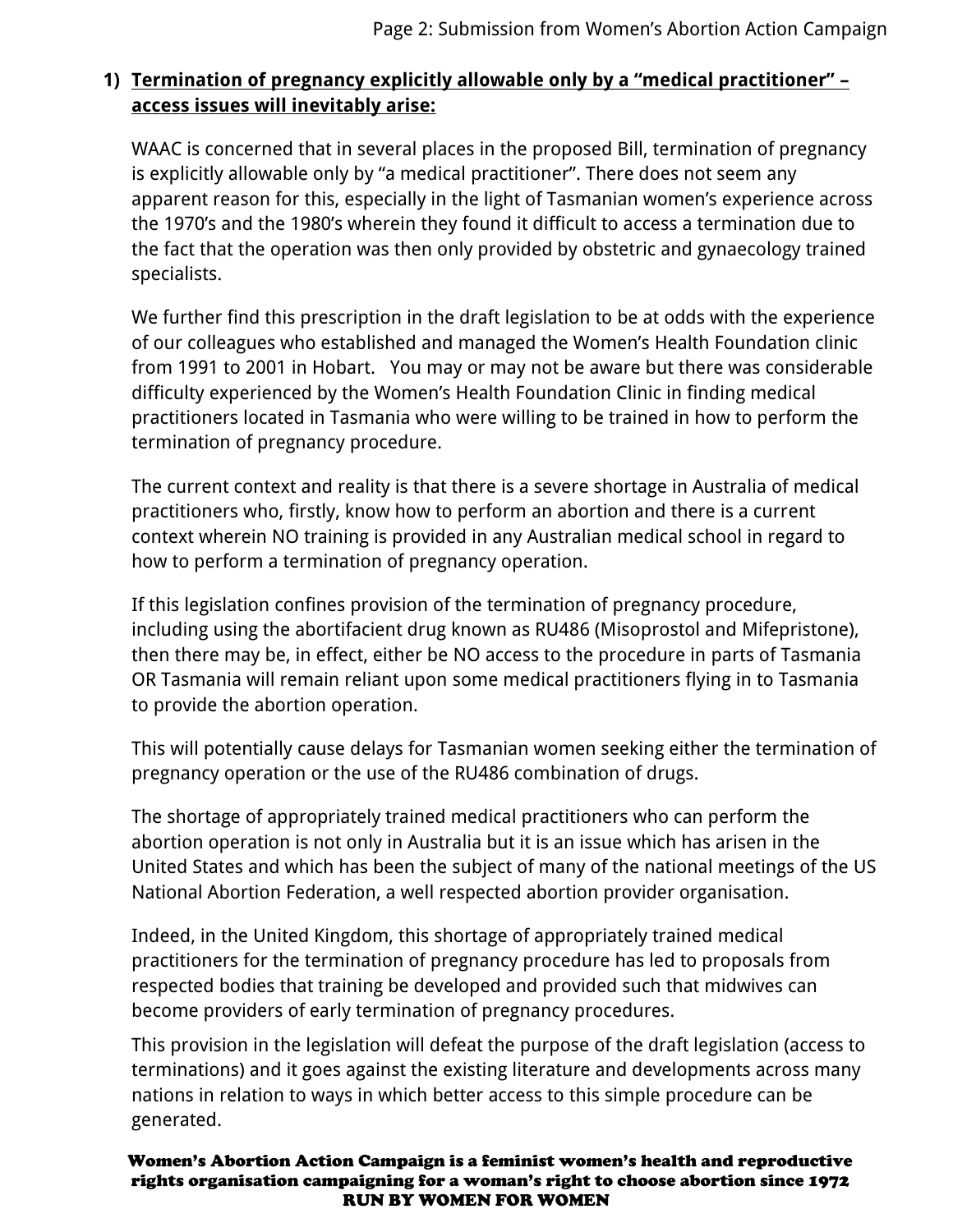WAAC urges that the Draft Bill be amended to reflect these realities in relation to doctor shortages such that it, instead, refer to appropriately trained midwives and/or nurses, being authorised to perform a termination of pregnancy procedure as well as being able to administer the drugs known as RU486 for what is termed as a 'medical' abortion.

Criminalising persons who are not medical practitioners for the performance of abortions may seem an effective way of preventing "backyard abortions", however, in practical terms it will in fact prevent the development of very practical means of conducting what is a fairly routine procedure (especially in the case of medical abortion using RU486 or similar medicines), which would enable greater access to women, especially those in more remote locations, as well as reduce costs.

## **2) Draft Bill, in specifying only a medical practitioner can perform an abortion, then takes that one step further and proposes to criminalise "terminations by persons other than medical practitioner"**

In the parts of the Draft Bill which relate to amendments to the Tasmanian Criminal Code Act 1924 and specifically proposed additional part 178D – Terminations by persons other than medical practitioners – this is out-of-step with worldwide trends related to doctor shortages and other solutions identified by well respected organisations such as the British Medical Association.

We draw your attention to our discussion above in relation to the well recognised shortages of doctors in Australia who actually know how to perform a termination of pregnancy procedure and the fact that NO medical school in Australia provides training at either undergraduate or postgraduate level in how to perform a termination of pregnancy procedure.

These two factors are well recognised in the field of abortion service delivery in Australia and the presence of such a provision, if it were to become part of the Criminal law in Tasmania, it can only lead to the creation of a need in the future for it to be repealed.

The future direction of abortion service delivery will of necessity be such that appropriate training will be developed for midwives and, possibly, nurses such that they can provide early termination of pregnancy procedures either as a suction curettage procedure or via oversight of administration of the combined RU486 drugs.

This provision is unnecessary and reveals a lack of understanding of the reality of what has occurred over the period from the 1980's to the present day in relation to doctor availability and doctor training.

## **3) Arbitrary setting of an upper limit:**

WAAC believes there is no medical or practical reason for the setting of an arbitrary 24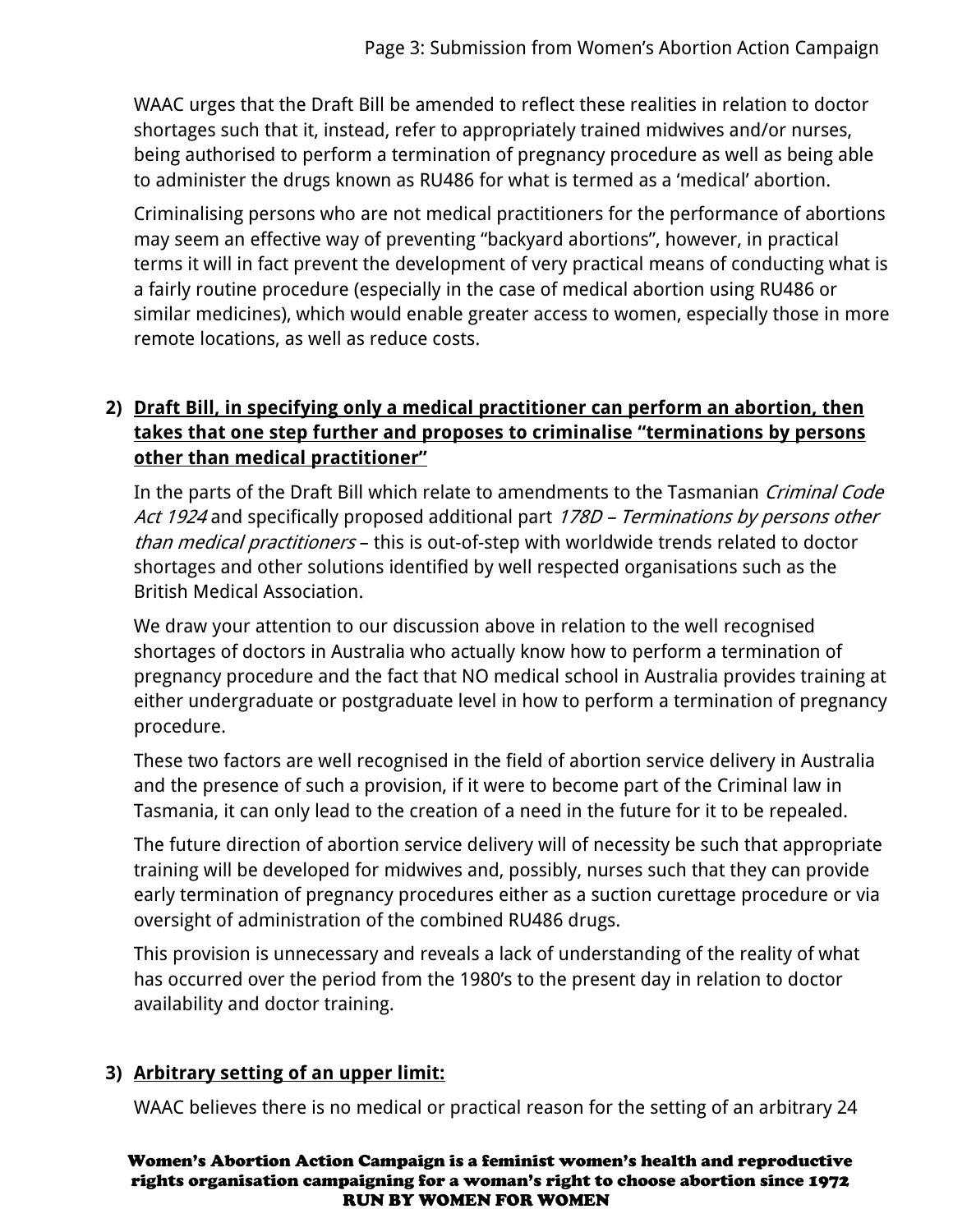week limit after which a woman needs the permission or agreement of two medical practitioners to terminate a pregnancy. Women wishing to terminate their pregnancy are as capable, physically and mentally, of doing so at 25 weeks as they are at 23 weeks.

This provision is also out-of-alignment with existing knowledge across many abortion rights organisations in Australia, which are aware that it is, in fact, access to termination at a later stage of pregnancy which is of major concern in Australia (and other parts of the western world).

The literature recognises that, due to the circumstances of their lives, young women, women in their early menopausal years and women with disability who seek access to later terminations may do so simply because they may be unaware that they are pregnant. By the time they do recognise that they are pregnant, it may be too late to obtain an immediate termination of pregnancy.

An arbitrary upper limit creates a significant disadvantage for such women.

### **4) Arbitrary setting of an upper limit also creates yet more barriers for Tasmanian women by requiring permission of two doctors:**

The proposed requirement that a woman seeking an abortion after 24 weeks needs the agreement of two medical practitioners, one of them a specialist in obstetrics or gynaecology would place significant burdens on the woman. These would include cost, time and the question of access to a specialist, especially for women in remote and rural locations.

Whilst we don't support the proposal for an upper limit of 24 weeks of pregnancy and then women needing to go through more hoops to obtain a termination after 24 weeks, WAAC cannot support additional barriers being placed in the way of women who do find themselves facing the need to have a termination of an unplanned pregnancy at over 24 weeks of pregnancy.

If the proposal for an upper limit of 24 weeks of pregnancy remains in the legislation then, at least, the burden of getting approval from not one but two doctors and one of them needing to be a O and G specialist is placing far too great a barrier in the way of Tasmanian women.

## **5) Proposed addition to Tasmanian Criminal Code 1924 of a Section 178E Termination without woman's consent:**

WAAC is concerned at the wording of proposed Section 178E to be added to the *Criminal* Code 1924. We cannot see a reason for such a provision to be in the Criminal Code and, especially, at proposed Section 178E (2) (b).

This provision allows that no prosecution is to be instituted against a medical practitioner